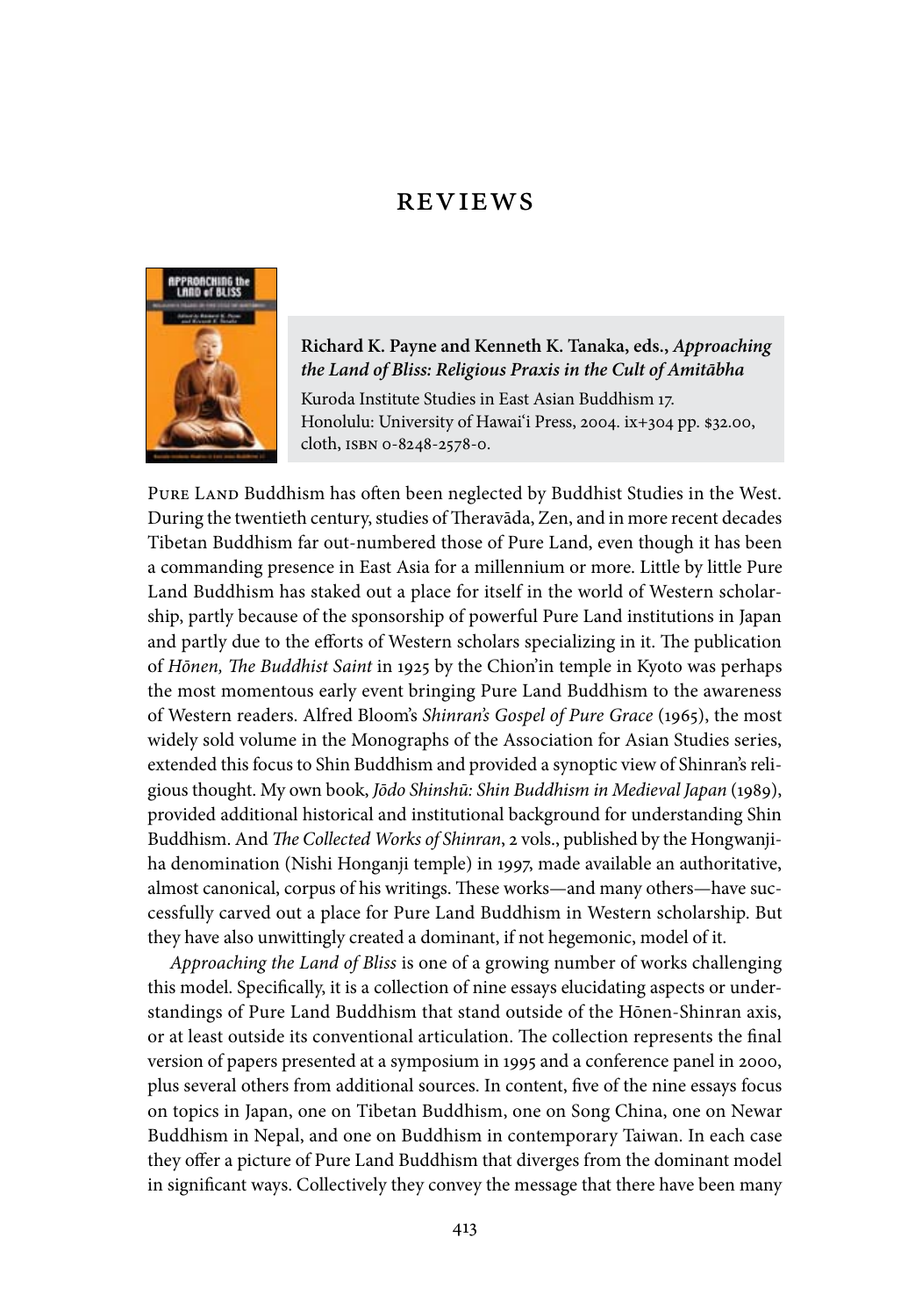Pure Land Buddhisms in Buddhist history and that the Hōnen-Shinran version is only one among them—albeit now the most influential one.

The Hōnen-Shinran model, to which this volume offers alternatives and counterpoints, presents Pure Land as a school of Buddhism focusing on Amitābha Buddha and emphasizing the utterance and recitation of his name, the nenbutsu, as its central practice. Based on the so-called three Pure Land sutras, it recognizes Sukhāvatī, the land of bliss which the Buddha created in accordance with his vows as a bodhisattva, as the destiny and locus of enlightenment for those who rely on Amitābha and invoke his name. Reliance on the Buddha is stressed particularly, since birth in the Pure Land occurs as a result of Amitābha's "other-power" rather than a person's "self-power." The reason people's own efforts are ineffective is that the world has entered a period of decline, *mappō*, when their religious capacity is no longer commensurate with previous Buddhist practices leading to enlightenment. Hence, people should turn their attention to Amitābha first and foremost and seek enlightenment through birth in his paradise. This general model of Pure Land Buddhism, though eliding differences between Hōnen and Shinran somewhat, has served well to create a distinctive niche for Pure Land in modern scholarship alongside Theravāda, Zen, and Tibetan Buddhism.

With the ascendance of this model, however, has also come the unfortunate tendency to read it into most references to Amitābha and Sukhāvatī across the Buddhist world and Buddhist history. This has had an adverse effect on the study of Chinese Buddhism in particular and also Indian Buddhism to the extent that sources are available. Even in the case of Japanese Buddhism, the model has skewed our understanding of a wide range of Pure Land materials and practices. One of the early studies that helped de-center this model was Gregory Schopen's seminal article, "Sukhāvatī as a Generalized Religious Goal in Sanskrit Mahāyāna Sūtra Literature," *Indo-Iranian Journal* 19/3–4 (August–September 1977). Schopen points out that in most Indian Mahāyāna texts aspiration for birth in Sukhāvatī does not operate to the exclusion of other Buddhist alternatives, but rather as one component in the larger bodhisattva path to enlightenment. This observation has had a ripple effect in the study of Pure Land Buddhism, and some of the essays in this volume benefit directly from it. Another, more recent challenge to this model is Robert Sharf 's article, "On Pure Land Buddhism and Ch'an/Pure Land Syncretism in Medieval China," *T'oung Pao* LXXXVIII (2002). Sharf questions the assumption that there was ever a school, movement, tradition, or patriarchal lineage of Pure Land Buddhism in China, and argues instead that Pure Land beliefs, practices, rituals, and imagery were diffused throughout Chinese Buddhism. In short, the Hōnen-Shinran model is not only inadequate for understanding the Chinese example but actually distorting.

The essays in this volume, without overtly seeking to dismantle the Hōnen-Shinran model, each take up its subject matter without presupposing this model as a paradigm. Matthew Kapstein's essay, "Pure Land Buddhism in Tibet? From Sukhāvatī to the Field of Great Bliss," describes what he calls a Pure Land orientation in Tibetan Buddhism, one that is not widely explored in Western scholarship. It includes aspiration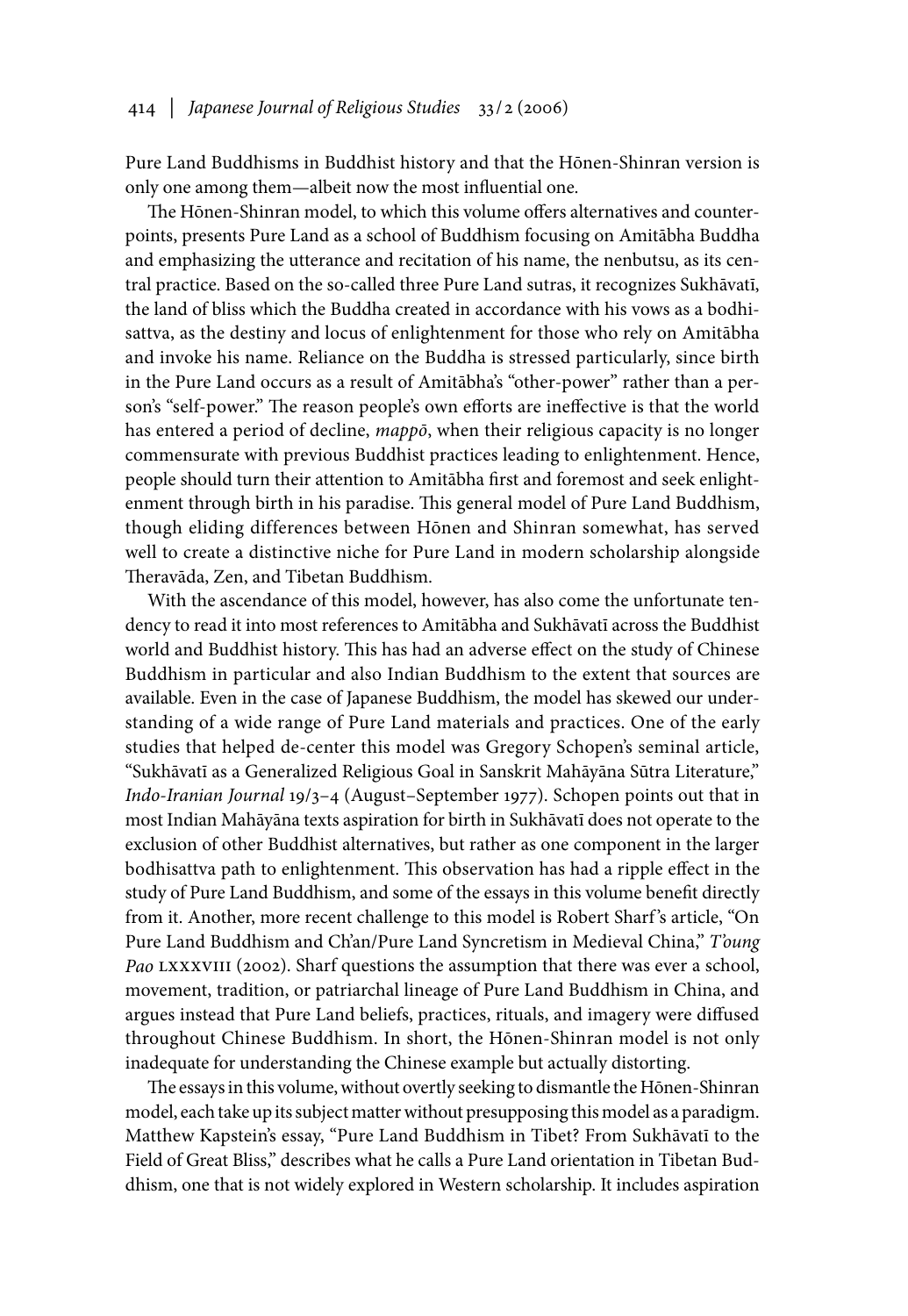for rebirth in Sukhāvatī, devotion to Amitābha, and even recognition that the world has entered a degenerate age, all of which resonate with the Hōnen-Shinran model. But alongside these characteristics are a host of associations that set Tibetan Pure Land apart from this model: for example, Amitābha's tie to Padmasambhava, the semi-legendary tantric master linked to Tibet's adoption of Buddhism, and Pure Land's place in the tantric yoga practice of forceful transference (*'pho-ba*) of the consciousness into the next rebirth at death. In the end Kapstein finds Schopen's proposal—that aspiration for Sukhāvatī is a generalized and widely disseminated goal operating in the framework of the Mahāyāna path to enlightenment—as more applicable to Tibetan Buddhism.

Daniel Getz's essay, "Shengchang's Pure Conduct Society and the Chinese Pure Land Patriarchate," reveals the constructed nature, ex post facto, of the lineage of Pure Land patriarchs in China. He does so by examining evidence about one such figure, Shengchang (959–1020), whom the Tiantai historians Zongxiao (1154–1215) and Zhepan (fl. 1258–1269) hold up as an exemplary proponent of Pure Land for organizing a religious circle like Huiyuan's fifth-century White Lotus Society. Getz demonstrates that Shengchang was grounded more explicitly in Huayan texts and doctrine. He also shows that the idea of pure conduct (*jingxing*), which Shengchang advanced, and the name White Lotus Society, which was widely disseminated in China, did not necessarily have the close associations with Pure Land that are often attributed to them. The net effect of Getz's essay is to reinforce the claims of Sharf (who relies on Getz's scholarship for some of his arguments). Though Getz does not treat the diffusion of Pure Land in Chinese Buddhism as the explicit theme of his essay, the evidence he presents certainly conforms to this view.

Jacqueline Stone's essay, "By the Power of One's Last Nenbutsu: Deathbed Practices in Early Medieval Japan," examines the traditional Japanese Pure Land ceremony aimed at a deathbed vision of Amitābha and his celestial retinue coming to usher one into Sukhāvatī. This practice, accompanied by nenbutsu chanting and other ritual elements, was well known to Hōnen and Shinran, though Hōnen did not consider it a necessity and Shinran actually de-emphasized it. Stone elucidates how this ritual became highly developed and diversified in Japan. She also situates it in the context of a deeply rooted Japanese concern for one's state of mind at death, which inspired the persistence of such practices even though they were not pivotal to the Hōnen-Shinran model. In short, her essay reveals a vibrant culture of Pure Land beliefs and practices intersecting with Japanese Buddhism both within and outside of the Hōnen and Shinran traditions.

James Sanford's essay, "Amida's Secret Life: Kakuban's *Amida hishaku*," likewise demonstrates the engagement and vitality of Pure Land symbols outside the dominant model. Specifically, he examines and translates a work by the renowned medieval Shingon priest Kakuban (1095–1143), who makes a variety of exegetical associations between Amitābha and Dainichi Buddha. These produce an immanentalist understanding of Amitābha compatible with the Shingon principle of attaining Buddhahood in this very body. Sanford thus shows the interpretive potential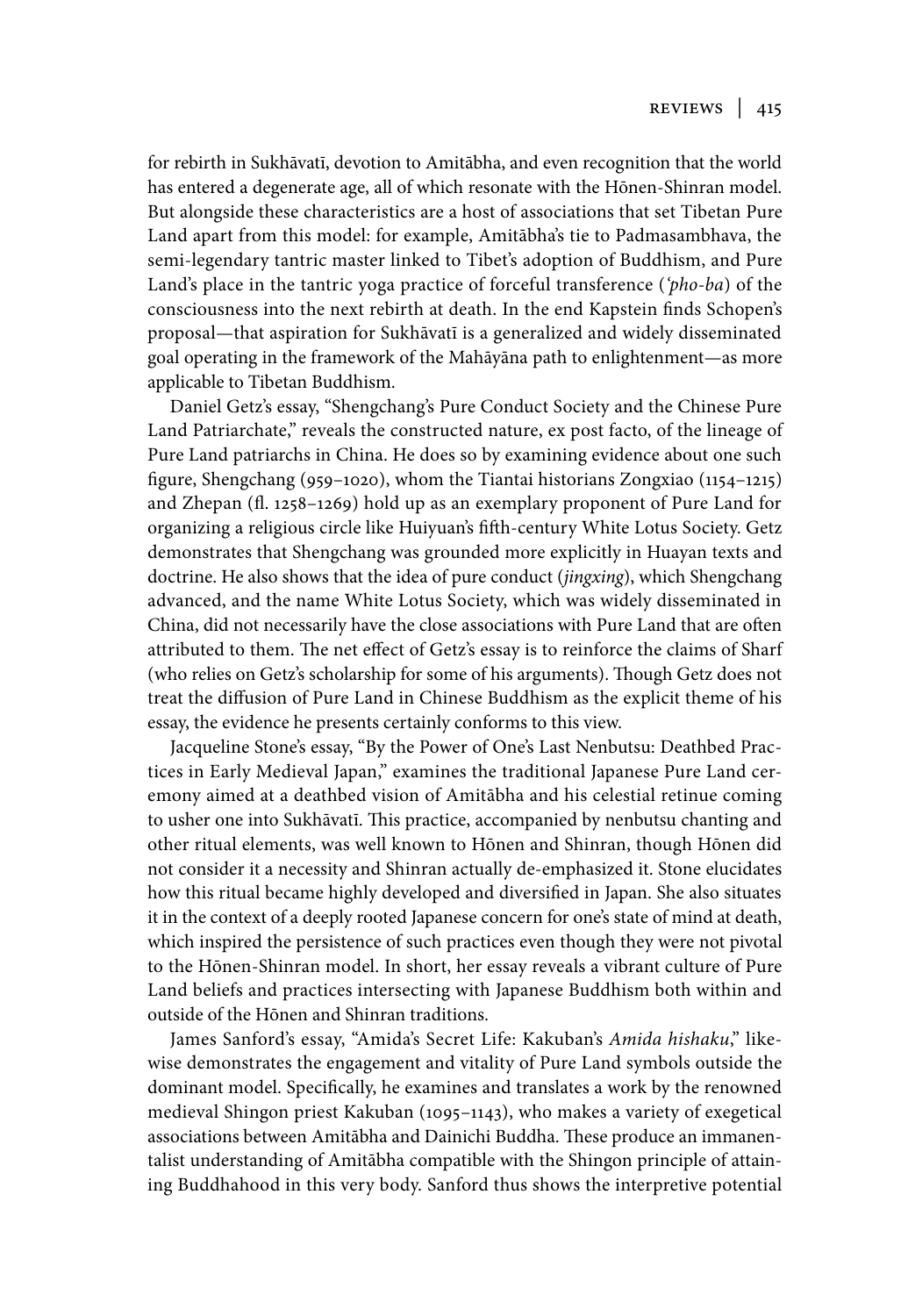of Pure Land discourse outside the Hōnen-Shinran matrix, and he identifies one strand of "heresy" in Shinran's school, the so-called secret dharma (*hiji bōmon*), as probably influenced by this Shingon explication of Amitābha.

Hank Glassman's essay, "'Show Me the Place Where My Mother Is!' Chūjōhime, Preaching, and Relics in Late Medieval and Early Modern Japan," also explores the capacity for interpretive transformation of Pure Land images and narratives outside the dominant model, in this case in the context of popular Japanese religious culture. Specifically, he focuses on the legend of how the *Taima Mandala*, a graphic representation of Sukhāvatī with panels on three edges depicting passages from the *Pure Land Meditation Sutra* (*Kangyō*), came into existence in Japan. As the story goes, a bereft young women, Chūjōhime, whose mother had died, receives the mandala in the form of a tapestry which Amitābha, appearing as a mysterious nun, has an assistant weave for her overnight. The tapestry provides a visual image of the place where Chūjōhime and her mother may be reborn. The *Taima Mandala* was known widely in medieval Japan and became the subject of itinerant preaching. Glassman shows how the Chūjōhime legend came to dominate references to the mandala, even though the story depicted in it is that of Amitābha and Sukhāvatī. There was thus a merging of the two stories so that Chūjōhime's legend, when presented, presupposed Amitābha's and Sukhāvatī's story as an unspoken backdrop. This localization of the Pure Land narrative reflects the dynamic process by which Pure Land symbols could transform and proliferate, constantly pressing the boundaries of any closed reading of them.

Fabio Rambelli's essay, "'Just Behave as You Like; Prohibitions and Impurities Are Not a Problem': Radical Amida Cults and Popular Religiosity in Premodern Japan," explores this dynamic capacity for interpretive diversification in a different way. Unlike the other essays, he addresses the actual content and historical setting of Hōnen's and Shinran's teachings and seeks to explicate radical interpretations of them that led to anti-authoritarian religious expression. Among other things, Rambelli focuses on religious claims that Amitābha's promise of birth in Sukhāvatī gives people license to eat meat, drink liquor, and indulge in sex just as they please, all offenses in the eyes of the religious establishment. The essay presents such views as the logical extension of Hōnen's and Shinran's teachings, even while acknowledging their protests against them. Influenced by the Marxist historiography of Kuroda Toshio on the one hand and by Mikhail Bakhtin's ideas about "popular culture, carnival, the grotesque, and the quest for liberation" (p. 190) on the other, Rambelli analyzes these radical Pure Land assertions as revolutionary challenges by the subaltern to religious orthodoxy and domination. In short, imbedded in Hōnen's and Shinran's teachings was the very capacity to challenge the Hōnen-Shinran model that has come to prevail.

Richard Jaffe's essay, "Ungo Kiyō's Ōjōyōka and Rinzai Zen Orthodoxy," examines Pure Land symbols and ideas as they were debated in Japanese Zen during the seventeenth century. Zen had a long tradition of interpreting Amitābha and Sukhāvatī dating back to the *Platform Sutra* in China. The focus of Jaffe's study is an inspirational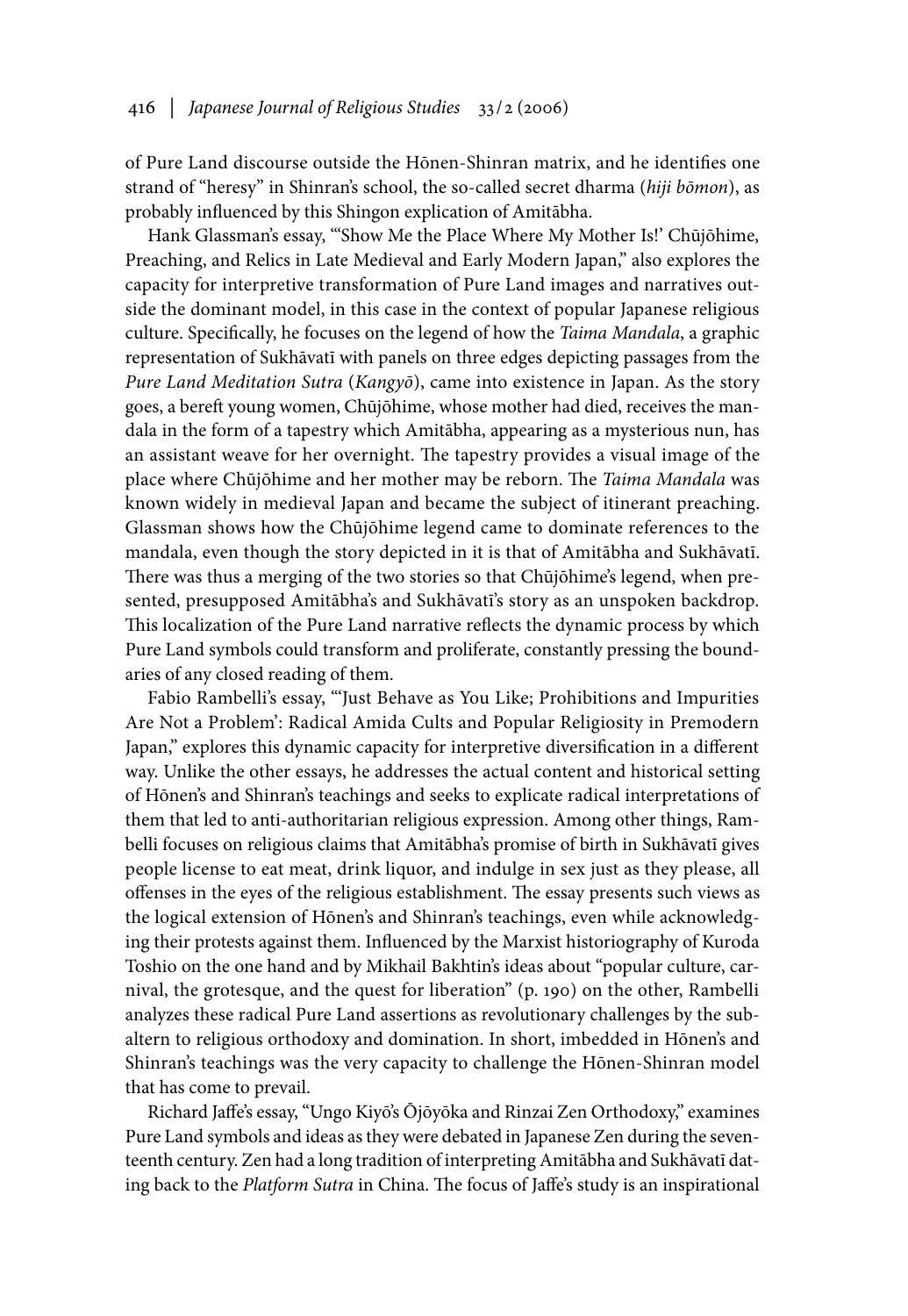poem that Ungo Kiyō (1582–1659), a Rinzai master from the Myōshinji monastery, composed for a lay female adherent and patron of Zen. In it Ungo gives the Buddha an immanentalist meaning as reflected in the opening lines of the poem: "When one awakens to Amida Buddha he is not far away, when one is deluded then he is in the distant West" (p. 221). The poem provoked a dispute in the Rinzai school between those who approved of Zen's use of Pure Land themes and those who did not. The disagreement was further complicated by the appearance during this period of Ingen (1592–1673) and Ōbaku Zen in Japan. He advocated the nenbutsu *kōan*, which both Ungo and his opponents rejected. Jaffe's study reminds us that there was a complex discourse on Pure Land in Japanese Zen too, apart from the established Pure Land schools.

Todd Lewis's essay, "From Generalized Goal to Tantric Subordination: Sukhāvatī in the Indic Buddhist Traditions of Nepal," seeks to identify Amitābha and Sukhāvatī in the beliefs, practices, and imagery of Newar Buddhism in contemporary Nepal. He finds Amitābha displayed ubiquitously as the Buddha of the West in four-image ensembles found on votive stupas. Sukhāvatī, for its part, is a destiny frequently invoked not only in death and after-death rituals but also in tantric animal sacrifices. In addition, Amitābha is linked prominently to texts, rituals, and iconography associated with the bodhisattva Avalokiteṣvara, though the bodhisattva tends to overshadow the Buddha in the popular mind. Lewis concludes that, drawing on Schopen's proposal, "Sukhāvatī rebirth remains an unsystematically articulated goal, merely one of many associations linked to venerating the stupas and bodhisattvas of the country" (p. 255). Of all the presentations of Pure Land Buddhism in this volume, Nepal's example comes across as the most diffused and inchoate.

Finally, Charles Jones's essay, "Buddha One: A One-Day Buddha-Recitation Retreat in Contemporary Taiwan," provides an in-depth description and analysis of a religious retreat at a self-declared Pure Land temple in Taiwan. This one-day retreat offers lay Buddhists an abbreviated experience of monastic life. It is structured around eight sessions lasting about one-hour each in which the participants recite the Buddha's name both orally and silently with the hope of developing mental concentration on Amitābha and Sukhāvatī. With constant practice one's mind becomes attuned to the Buddha's mind and resonates with it. The temple and practices that Jones describes have a more clearly articulated Pure Land identity than the diffused image of Chinese Pure Land that Sharf presents. But the Taiwan case still diverges from the Hōnen-Shinran model in that adherents are expected to exert themselves religiously, instead of relying solely on the Buddha's power, so that their efforts will work in tandem with his power.

These diverse and disparate examples reveal many faces of Pure Land Buddhism both in Japan and out. In some cases it has appeared as a clearly defined and distinct tradition with parallels to the Hōnen-Shinran model. In other cases Pure Land has operated as an amorphous and open-ended collection of themes without a cohesive center. It is as if the Pure Land discourse can function as an open semantic field in which a wide variety of beliefs, doctrines, and religious claims can plant their